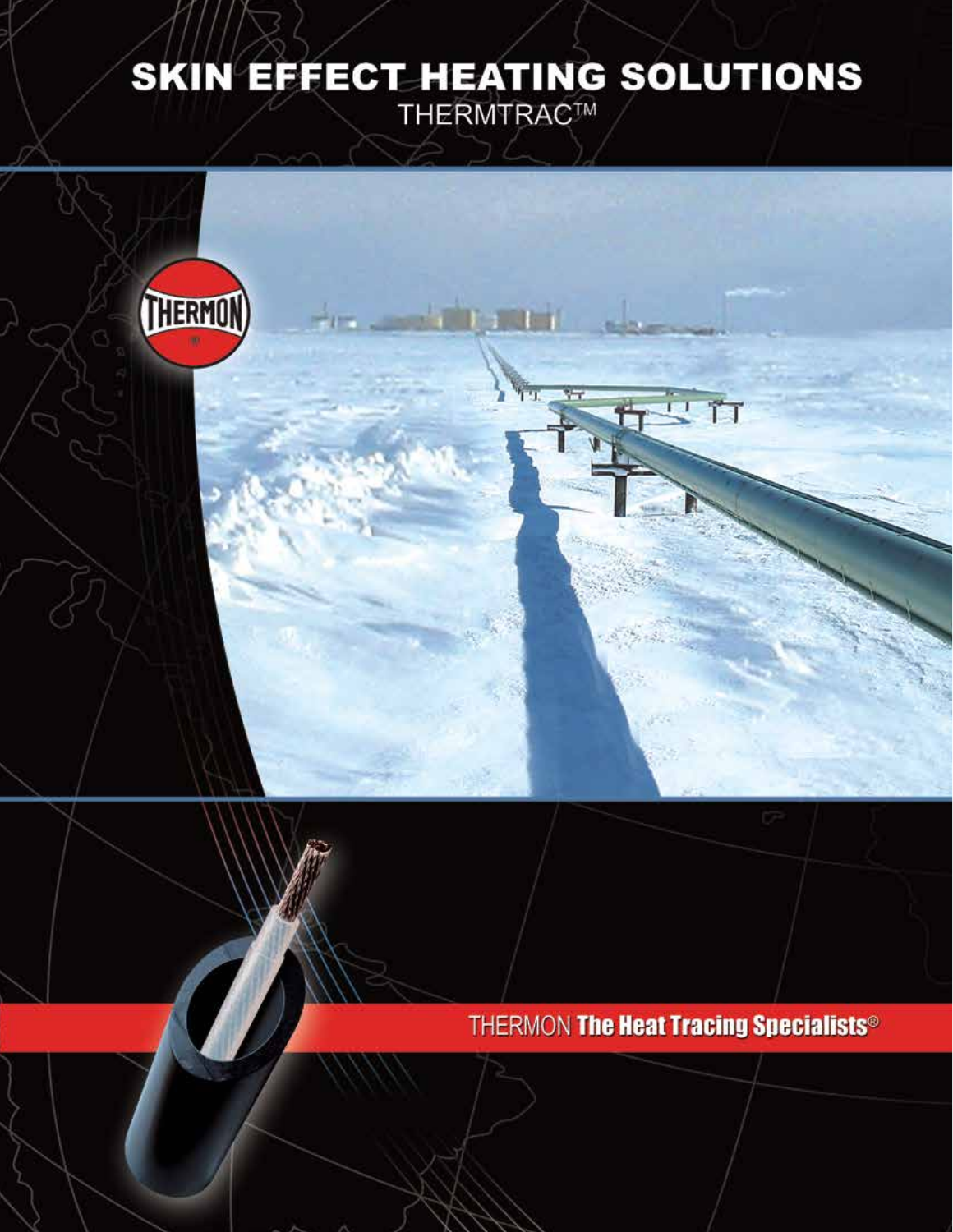

# SKIN EFFECT HEATING SOLUTIONS **THERMTRAC™**

## INTRODUCTION

The ThermTrac system is ideally suited for long pipeline heating applications involving movement of materials to and from tank farms, process units and loading/unloading facilities. The versatility of the system makes it ideal for temperature maintenance, freeze protection and heat-up applications. Adaptable to varying site conditions both above and below ground, a ThermTrac system can traverse terrains with significant elevation changes.

A ThermTrac system provides a cost-effective alternative to conventional resistance heat tracing on long line piping by eliminating the need for an extensive power distribution system. A pipeline up to 15 miles (25 kilometers) long can be traced from a single power point.

Thermon has a proven track record with skin effect heating systems installed around the world in a wide variety of industries including:

- Chémical  $\sim$  Oil
- Power Petrochemical
- Gas  **Pulp/Paper**
- Steel Mining
- Refining

# HEATING SYSTEM DESCRIPTION

The operating principle of a ThermTrac skin effect heating system is based on two phenomena, proximity effect and skin effect. The heating device is a ferromagnetic pipe, called a "heat tube", through which a specially designed skin effect conductor has been pulled. The heat tube and insulated conductor are joined together at one end, while at the opposite end the heat tube and the conductor are connected across an AC voltage source (typically 50 or 60 Hz). The impressed AC voltage will generate a current in the conductor which/will return through the inside surface of the heat tube. The concentration of the return current on the inside surface of the heat tube is due to the magnetic flux linkages originated by the currents in the insulated conductor and the ferromagnetic pipe. This current penetrates into the heat tube a distance termed the "skin depth." Due to the phenomena described, there is virtually no measurable voltage on the outer surface of the heat tube, allowing the piping system to be grounded. The heat generated in a ThermTrac system is the result of the resistance that occurs on the inner skin of the heat tube. While the electrical current is concentrated on the

inner surface of the heat tube, the heat generated will dissipate from the tube into the attached carrier pipe to increase the surface temperature of the pipe and its contents to a designed level.

A additional advantage of the ThermTrac Skin Effect system is it's ability to work with a cathodic protection system.



AC voltage will generate a current in the conductor which returns throught the inside surface of the heat tube. There is virtually no measurable voltage on the outer surface of the heat tube, allowing the piping system to be grounded.

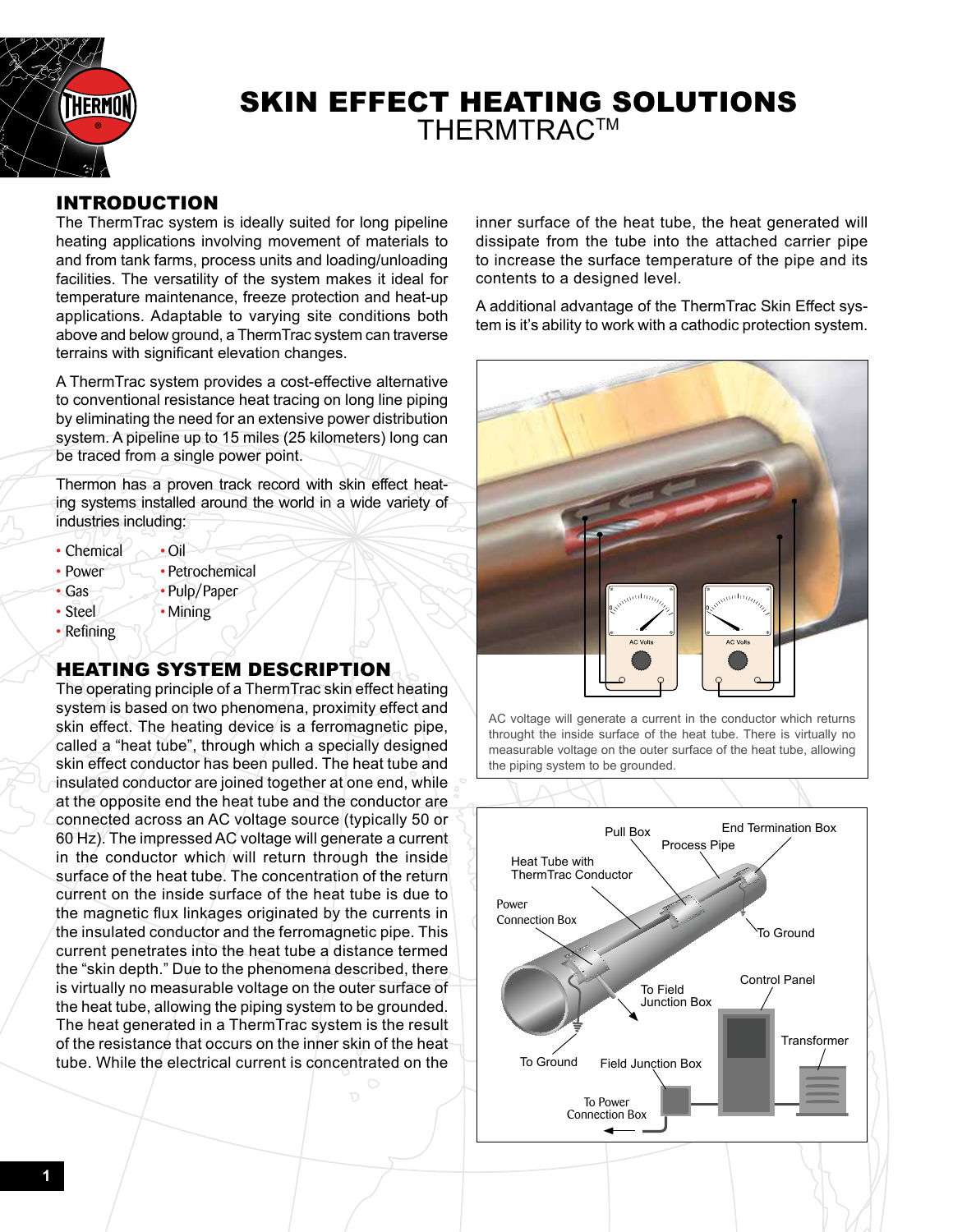# THERMON HAS A SOLUTION FOR LONG LINE PIPING APPLICATIONS

Skin effect utilizes an alternating AC power source, while cathodic protection requires a DC potential. Since no voltage exists between the outer wall of the pipe and ground, there is no relationship between the skin effect system and the cathodic protection. ThermTrac Delivers

#### **Performance**

A ThermTrac system meets the demanding heat tracing requirements of long line piping: 1

| Minimum installation temperaturedown to -40 $\degree$ F (-40 $\degree$ C) |  |
|---------------------------------------------------------------------------|--|
|                                                                           |  |

#### **Notes . . .**

- 1. Each ThermTrac system is custom designed for the application. Please consult Thermon for specific project details.
- 2. Hazardous area temperature classifications are determined for each installation in accordance with the guidelines set forth in IEEE Std 844, IEEE Recommended Practice for Electrical Impedance, Induction, and Skin Effect Heating of Pipelines and Vessels.

#### **Reliability**

Typically, long line piping is located in areas where access is limited. Frequent maintenance and troubleshooting are costly in both time and money. Since one ThermTrac circuit can heat trace over six times the length of pipe that could be protected using conventional resistance heating cables, the power distribution and temperature control requirements are significantly reduced.

#### Design Solutions

Thermon engineers evaluate the design parameters of each application using CompuTrace® heat tracing design software and analytical thermal modeling technologies including Finite Element Analysis (FEA) and Computational



Fluid Dynamics (CFD). Based on any design requirements or limitations, numerous options are reviewed to establish the best solution for the specific project.

### A THERMTRAC SYSTEM INCLUDES

Thermon custom-engineers every ThermTrac system to meet the requirements of each specific application. The Thermon scope of work typically includes:

- Reviewing the application's design parameters and calculating the heating requirements using CompuTrace and thermal modeling as necessary.
- Selecting the heat tube size, ThermTrac conductor and secondary voltage required to feed electrical power to the system.
- Designing and supplying the transformer and control panel including temperature sensor.
- Designing and supplying ancillary equipment consisting of field junction boxes, power connection boxes, end termination boxes and pull boxes.
- Providing engineered drawings indicating heat tube routing, box locations, electrical wiring diagrams, field connections, transformer connections and power distribution and control panel connections, plus operation and maintenance manuals for the complete system.
- Supplying specifications for the carbon steel heat tube and related accessories including specifications for installation, welding and testing.

#### TRANSFORMER AND CONTROL PANEL

The Transformer and Control Panel is designed to meet the requirements of each specific project based on the available voltage, load requirements, number of circuits and the operating environment. The power/load center typically consists of a specialty transformer equipped with over/under primary taps and additional power adjustment taps on the secondary side. Load contactors, circuit overload protection and other protective devices also form a part of the load center. When multiple skin effect circuits exist (powered from a common location), Scott-tee type transformers may be used to balance a three-phase power supply to feed two ThermTrac circuits.

The control and monitoring panel typically includes temperature control and monitoring with high and low temperature alarms, differential current relay safety protection and current/voltage monitoring.